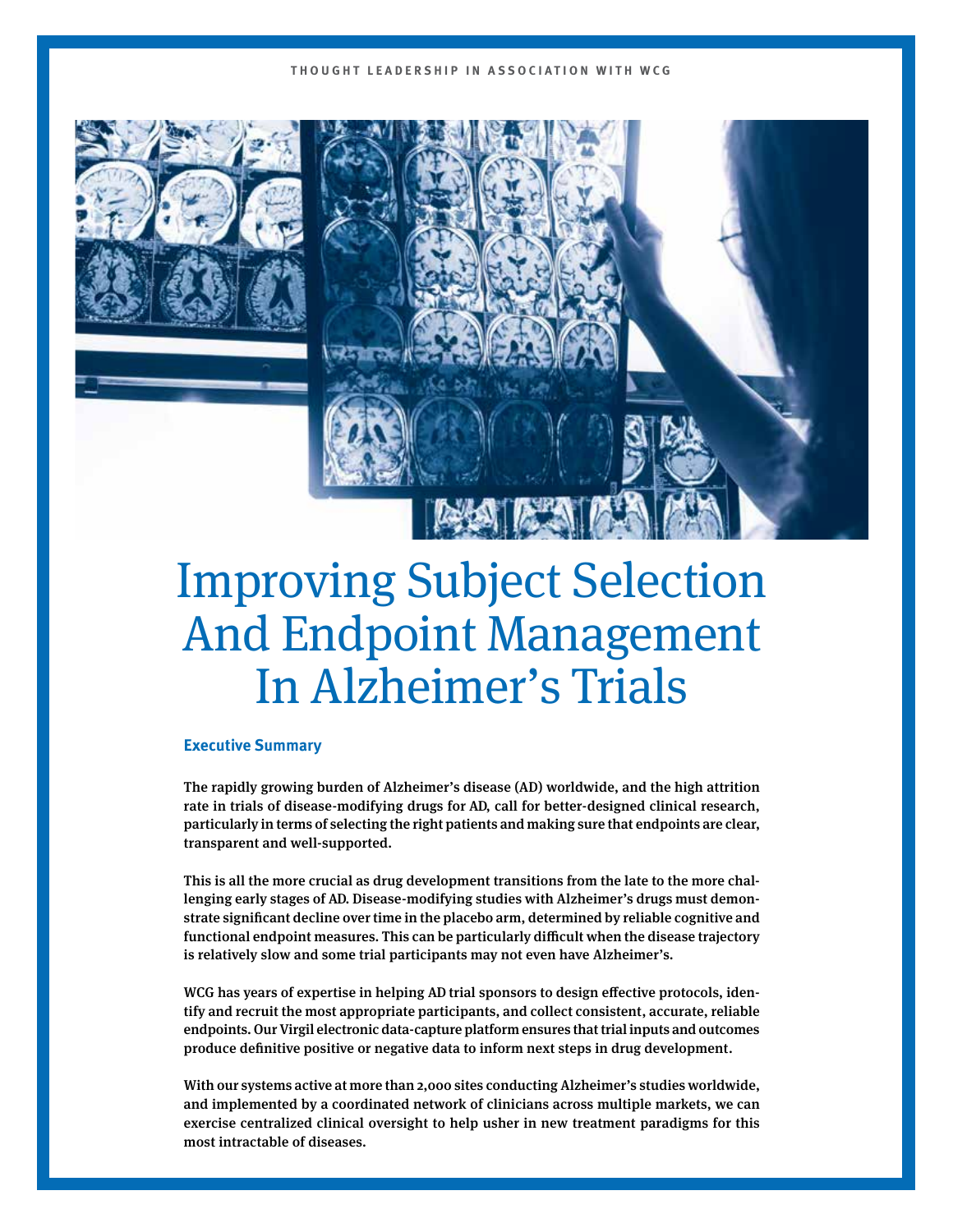Izheimer's disease is one of the most daunting and intractable challenges facing health, social-care and economic systems worldwide. As things stand, some 30 to 35 million people around the world have Alzheimer's, while as intractable challenges facing health, social-care and economic systems worldwide. As things stand, some 30 to 35 million people around the world have Alzheimer's, while as many as 50 million are living populations aging rapidly, the number of people with dementia could triple to 152 million globally by 2050.

This represents an enormous burden of care. In raw cost terms, the World Economic Forum warns that the global economy will lose \$1 trillion dollars in 2018 and \$2 trillion by 2030 unless more is done to manage dementia.

We must also factor in the enormous psychological, physical and emotional costs for patients, families and health- or social-care providers, and the challenge to long-established notions of social solidarity. All in all, the need for truly effective disease-modifying therapies in Alzheimer's disease is considerable and urgent.

#### **High Rates Of Attrition**

To date, drug development in this field has been hampered by high rates of attrition and complications including multiple pathologies and risk factors; slow patient recruitment for clinical trials; and inadequacies both in clinical diagnoses of AD and in demonstrating and measuring pharmacological effects. A review last year by Jeffrey Cummings of the Cleveland Clinic, published in the US journal Clinical and Translational Science, found that the failure rate for Alzheimer's drug development was 99.6% between 2002 and 2012, and had continued at the same high level since then.

These problems underline the importance of two key drivers in clinical trials for Alzheimer's disease: careful screening to ensure that trials select appropriate patient cohorts; and effective, informed endpoint adjudication, so that trial outcomes are clear, transparent and well supported. Getting subject eligibility and endpoint measurements right are all the more crucial as drug development transitions from late- to early-stage Alzheimer's disease, including secondary-prevention trials.

"In Alzheimer's disease we're aware that amyloid buildup in the brain can begin 15 or more years before the onset of clinical symptoms," points out Dr Chris Randolph, Chief Scientific Officer at WCG.

# **Trial Challenges**

Designing and implementing trials in preclinical Alzheimer's presents additional challenges, such as length of follow-up and finding surrogate endpoints for clinical outcomes, such as positive tests for beta-amyloid or tau proteins. Since Alzheimer's is progressive, disease-modifying studies must be able to demonstrate significant decline over time in the placebo arm, as determined by reliable cognitive and functional endpoint measures. This is necessary if clinicians are to identify any treatment effects in slowing disease progression.

For example, in Merck's recently discontinued Phase III

EPOCH trial of its BACE1-inhibitor verubecestat, the drug reduced from around 30% to 10% levels of beta-amyloid deposits associated with Alzheimer's in the 90% of patients with mild-to-moderate disease who were amyloid-positive. Yet while the EPOCH placebo group showed "very robust" clinical decline in dual cognitive and functional endpoints over an 18-month period, the verubecestat arm declined at exactly the same rate on both endpoints, with "no glimmer" of a treatment effect, Dr Randolph notes. "So that was a negative study, but a very definitely run negative study that didn't leave any room for doubt."

A further complication is that the disease trajectory in AD is relatively slow. Combined with high error rates in the measurement of clinical endpoints, this can compromise sponsors' ability to detect signals that the drug is viable.

Moreover, some trial participants may not even have Alzheimer's disease. Recent sub-studies with amyloid imaging found that 25-35% of subjects in trials for dementia due to Alzheimer's did not have brain evidence of amyloids denoting AD. This becomes even more problematic in the earlier asymptomatic or prodromal phases of the disease, where diagnosis is much more tentative.

### **Applying Expertise**

As was noted last year in a feasibility review in the journal Alzheimer's & Dementia, the design of secondary-prevention trials in AD has been handicapped by a lack of proximal cognitive outcome markers. The cognitive tests currently used to describe Alzheimer's are largely derived from comparisons of people with or without dementia, who are by definition unsuited to preclinical studies, observed Marion Mortamais et al.

In response, a growing number of studies are combining biological, neuroimaging and cognitive biomarkers in large cohorts to determine whether sequential cognitive changes follow on from biomarker changes, or may be detected at an earlier stage using conventional testing. The authors found ample evidence that cognitive changes could be detected in preclinical AD but also that the changes "only partially map" to current brain biomarker studies.

While some existing testing procedures have provided very early signal detection (notably episodic and semantic memory), other areas such as executive functioning are measured in too wide a variety of ways, and subsume too many other cognitive abilities, to be meaningfully interpreted, Mortamais et al cautioned. They called for the development of more region-specific cognitive measures, which were likely to be most effective within a longitudinal rather than a crosssectional study design.

Last year also, the Horizon 2020/IMI European Prevention of Alzheimer's Dementia (EPAD) project issued a consensus statement recommending appropriate cognitive-outcome measures in studies for preclinical AD. In February 2018, the European Medicines Agency's Committee for Medicinal Products for Human Use adopted a revised guideline for clinical studies in Alzheimer's, including use of new diagnostic criteria, biomarkers